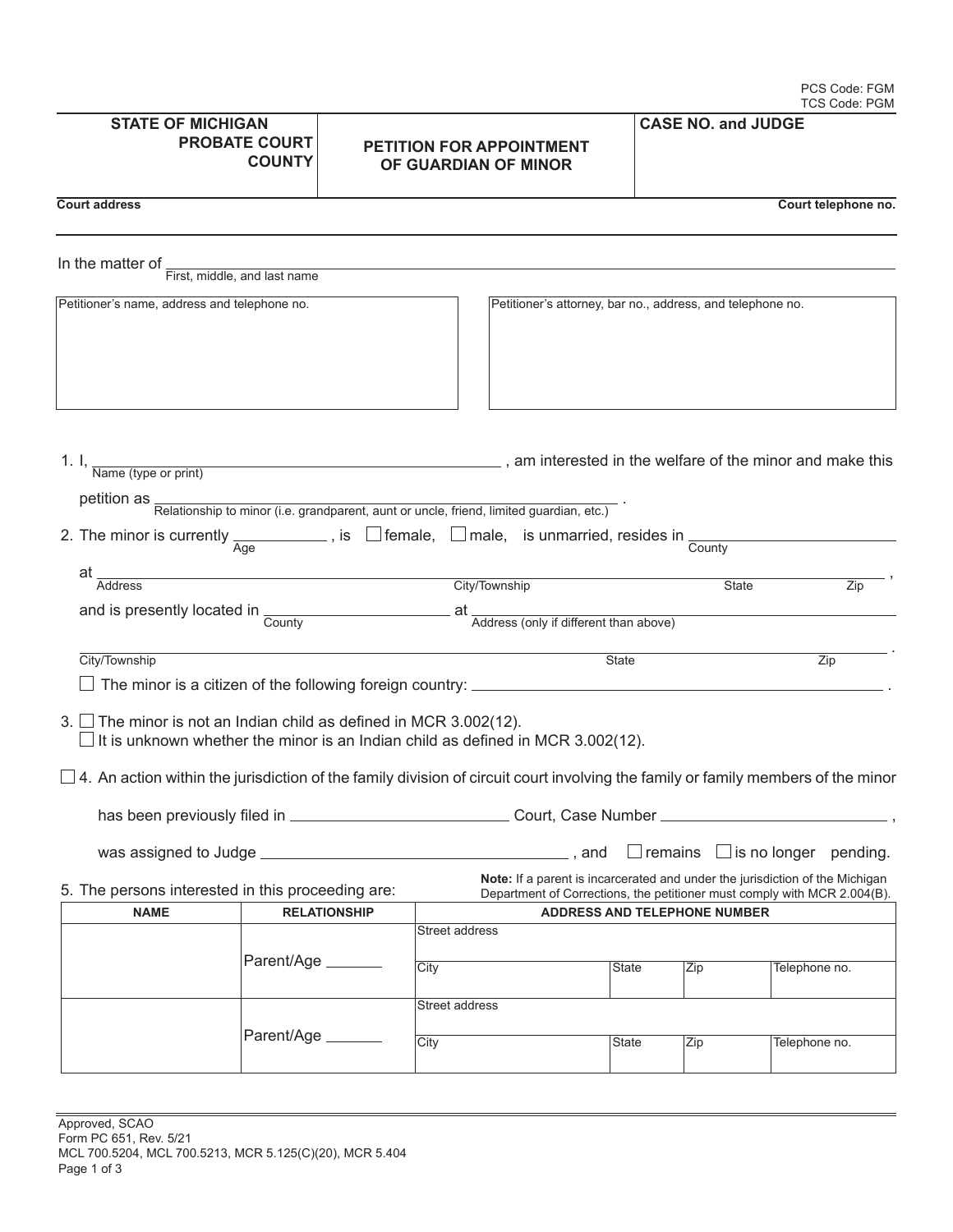## **Petition for Appointment of Guardian of Minor** (5/21) Page 2 of 3

| w. | м<br>۰, |
|----|---------|
|----|---------|

**\***Also list persons who had principal care and custody of the

|             | 5. The persons interested in this proceeding are: (continued) | minor during the 63 days before filing the petition. |                                     |     |               |  |
|-------------|---------------------------------------------------------------|------------------------------------------------------|-------------------------------------|-----|---------------|--|
| <b>NAME</b> | <b>RELATIONSHIP</b>                                           |                                                      | <b>ADDRESS AND TELEPHONE NUMBER</b> |     |               |  |
|             |                                                               | Street address                                       |                                     |     |               |  |
|             | Conservator                                                   | City                                                 | State                               | Zip | Telephone no. |  |
|             |                                                               | Street address                                       |                                     |     |               |  |
|             | Guardian                                                      | City                                                 | State                               | Zip | Telephone no. |  |
|             | Person with care/                                             | Street address                                       |                                     |     |               |  |
|             | custody of minor*                                             | City                                                 | <b>State</b>                        | Zip | Telephone no. |  |

If neither parent is living, the names and addresses of the minor's grandparents and nearest of kin who are adults are:

| <b>NAME</b> | <b>RELATIONSHIP</b> | <b>ADDRESS AND TELEPHONE NUMBER</b> |              |     |               |
|-------------|---------------------|-------------------------------------|--------------|-----|---------------|
|             |                     | Street address                      |              |     |               |
|             |                     | City                                | <b>State</b> | Zip | Telephone no. |
|             |                     | Street address                      |              |     |               |
|             |                     | City                                | <b>State</b> | Zip | Telephone no. |
|             |                     | Street address                      |              |     |               |
|             |                     | City                                | <b>State</b> | Zip | Telephone no. |

None of these persons are under any legal incapacity except

Name, incapacity, and representative of the person, if any

.

- 6. The minor is in need of a guardian because
	- $\square$  a. the parental rights of both parents or of the surviving parent have been terminated or suspended by  $\square$  death.  $\Box$  death. death.  $\Box$  death.  $\Box$  a previous court order other than an order appointing a disappearance.
		-

| a previous court order other than $\imath$                        |  |  |  |
|-------------------------------------------------------------------|--|--|--|
| Providence of the common official control of the common formation |  |  |  |

 $\Box$  disappearance.<br>  $\Box$  confinement in a place of detention.  $\Box$  judgment of divorce or separa

 $\Box$  judicial determination of mental incompetency.

 $\Box$  judgment of divorce or separate maintenance.

## **OR**

 $\Box$  b. the parent permits the minor to reside with another person and does not provide the other person with legal authority for the care and maintenance of the minor and the minor is not residing with a parent at this time.

**OR**

 $\Box$  c. the biological parents of the minor were never married to each other and  $\Box$  , and the other in the custodial parent  $\Box$  died,  $\Box$  has disappeared since  $\Box$  $\Box$  has disappeared since  $\Box$  parent has not been granted legal custody by court order. The proposed guardian is related to the minor within the fifth degree by marriage, blood, or adoption.

 $\Box$  7. A temporary guardian is necessary because  $\Box$